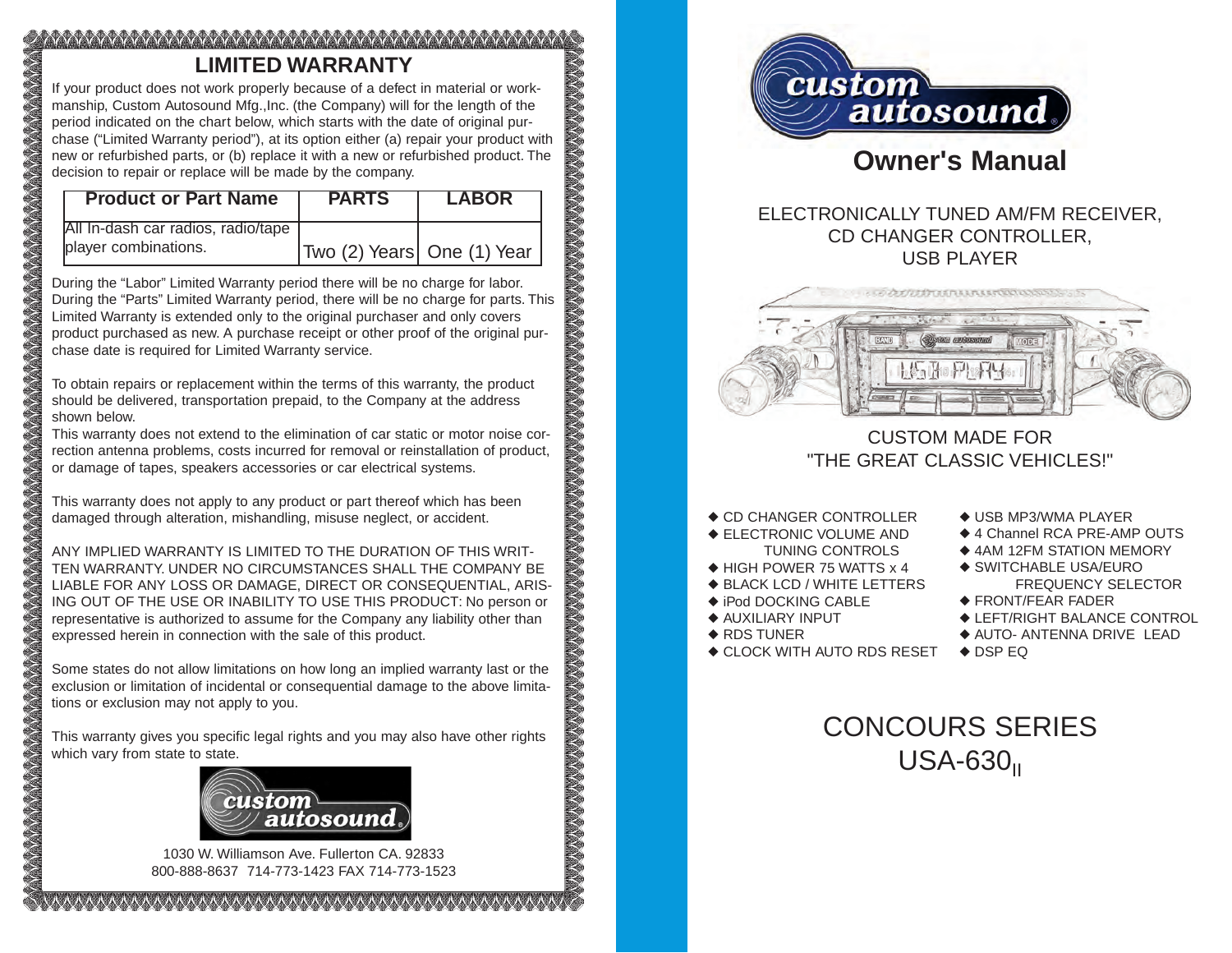

# **Table of Contents**

| Low Level Output Connection 4   |    |
|---------------------------------|----|
|                                 |    |
|                                 |    |
|                                 |    |
|                                 |    |
| Programming The Preset Memory 9 |    |
|                                 |    |
|                                 |    |
| CDC Changer/CD Operation 11     |    |
|                                 |    |
|                                 |    |
|                                 |    |
|                                 | 18 |

NOTES: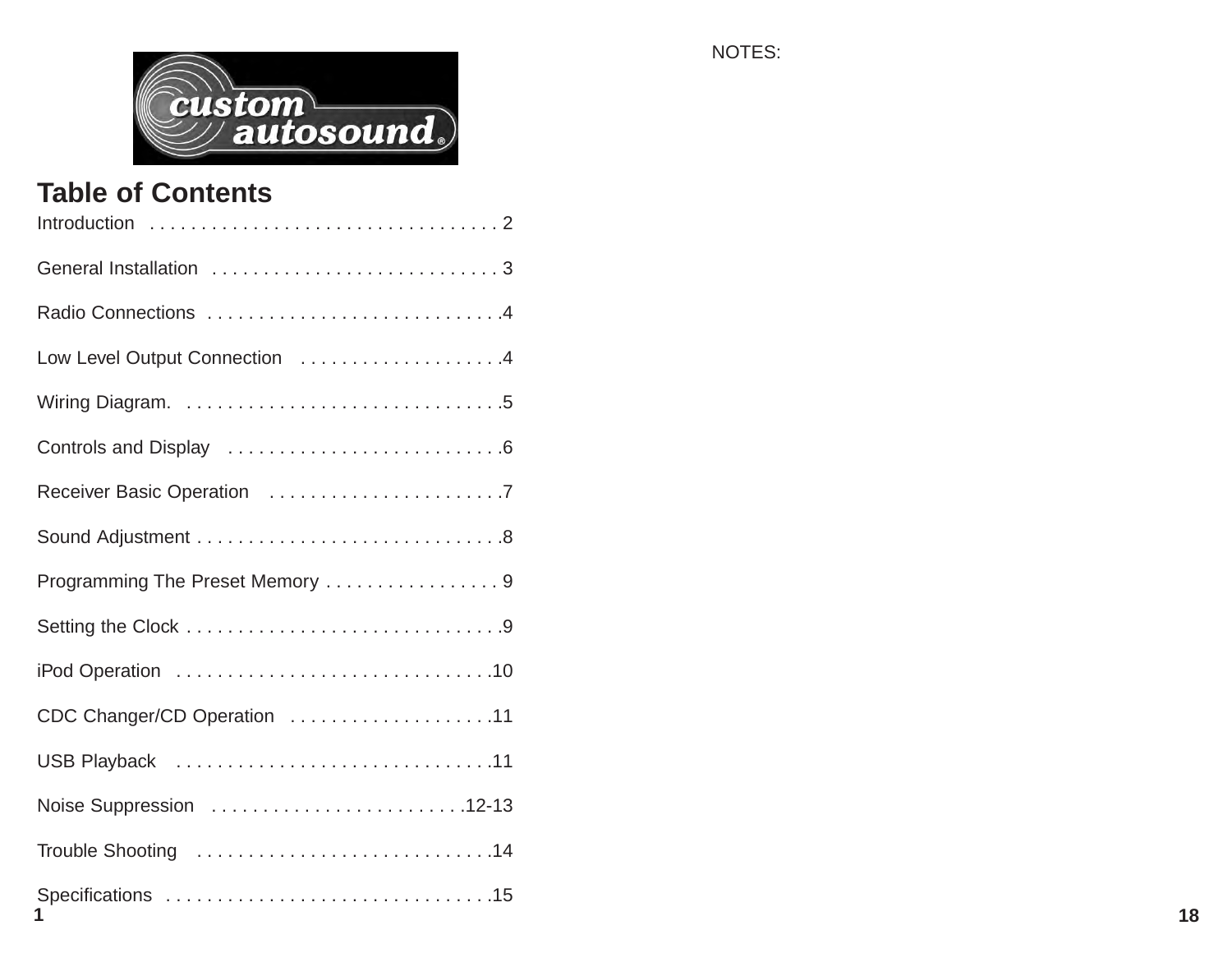# **Introduction**

Thank you for your purchase of a Custom Autosound radio.

This factory made AM/FM receiver is specifically designed and manufactured for your classic special interest vehicle. It is a reflection of over 30 years of customer feedback regarding preferred features,vehicle compatibility, cosmetics and quality components.

The quality of the components and various parts that are used in our radios were developed in a California audio research laboratory. The laboratory researched and assembled the finest affordable CDC controller radio tuner and amplifier sections.

Custom Autosound and its staff own over 16 classic special interest cars and trucks. These vehicles are used for research and development, car shows meets and much personal pleasure. We find that our custom radios only sound as good as the speakers they are matched with and a quality installation.

We also manufacture a full line of rear and dual front and dual voice coil speaker assemblies to fit in the original speaker areas, rear and overhead speaker assemblies and custom radios for over 300 different year groups and makes of classic vehicles plus Secretaudio the hideaway AM/FM CD Controller radio for any vehicle.

Your Custom Autosound authorized dealer has information regarding our speakers and special speaker assemblies, as well as information regarding custom radios for cars other than yours.

Again, we thank you for your purchase! You have increased the value and "Driving Pleasure" of your classic without damaging the originality.

Regards, Carl Sprague President Custom Autosound

It Is advised that you do Not return defective units to your dealer. There is generally no "exchange" e.g.(as is standard Electronics Industry Policy). Also, most dealers do not have radio technicians, test benches, etc and a return to factory through a dealer can extend turn-around times by weeks!

Please call Custom Autosound, requesting technical assistance if a problem occurs. We will gladly trouble shoot/advise step by step.

If your unit is in need of repair, Please ship to us, UPS preferably. We will repair or replace and return ASAP! Normal turn around time is 7 business days plus shipping time.

Custom Autosound Mfg, Inc. 800-888-8637 1030 West Williamson Ave Fax 714-773-1523 Fullerton, CA 92833 www.custom-autosound.com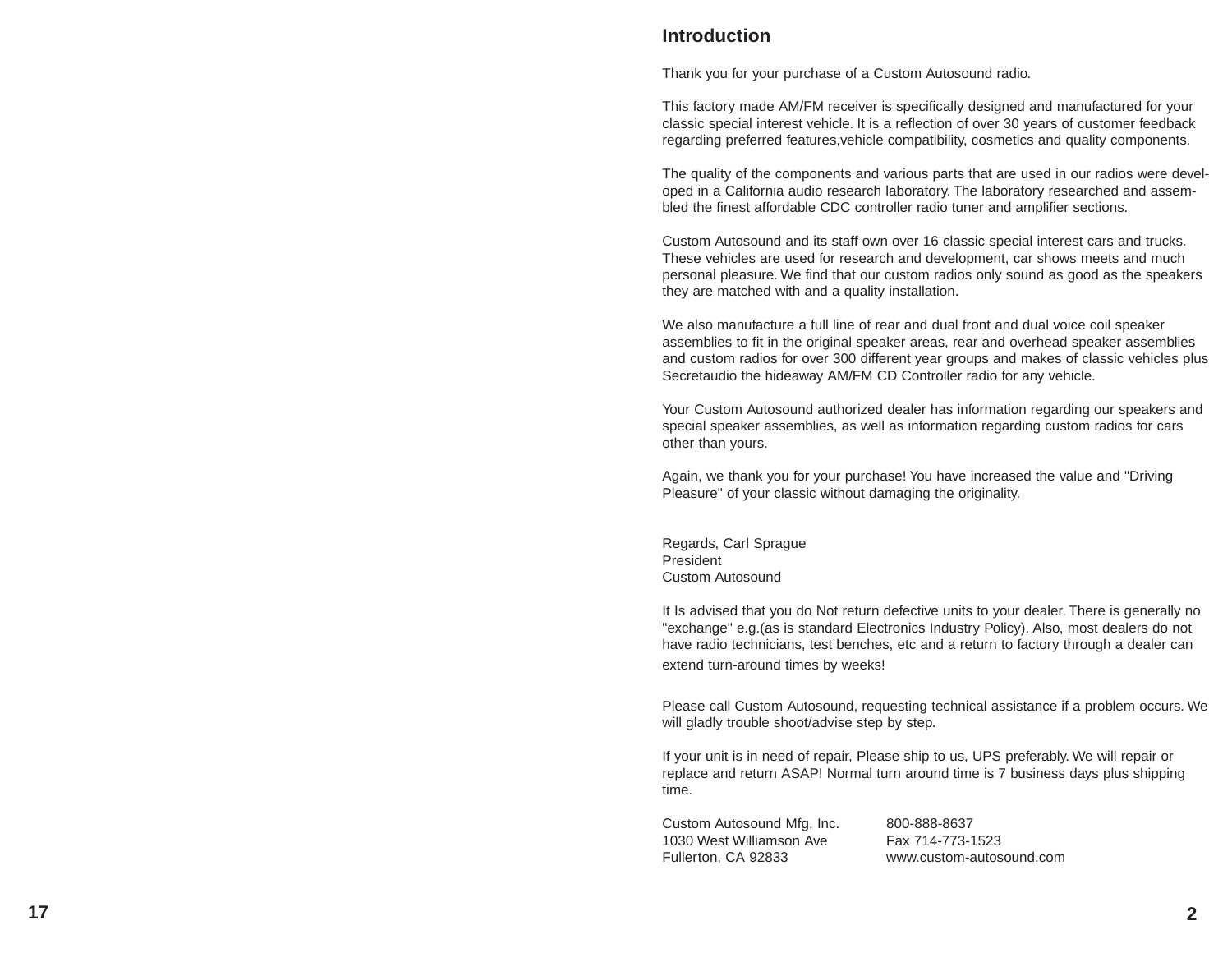# **General Installation**

Thank you for your purchase of this Custom Autosound product!

Owner- Installer: Please review installation instructions and owners manual.

Keep in mind that your radio and/or speakers are custom equipment designed specifically for your year vehicle. It should be handled carefully and installed preferably by an auto radio specialist. We suggest that you "Bench Test" the unit before installation, as we do, prior to shipment.This is to insure that the equipment functions properly before the time is spent on installation. This way, if a careless installation occurs and the unit becomes "fried" or some other possible damage, the installer is responsible. Shipping damage does occasionally occur. If you should suspect shipping damage, please contact the delivery company at once.

Please read the owners manual thoroughly before using your radio.

It is recommended that you disconnect the negative lead from the battery before installing any electronic equipment in your vehicle. Reconnect when wiring is complete.

First, you will need to remove the knobs of your current radio, bezels and shaft nuts. Unplug the main wire harness and speaker leads from the back of the radio. Disconnect antenna lead and remove mounting strap from the back of the radio. The radio is now ready to be removed from the dash. Check the original radio for signs of water or oil damage from leaks. If leaks are present, do not install the new radio. Water, oil or any other liquid damage is not covered under the new radio warranty.

#### **REAR MOUNTING STRAP OMISSION VOIDS WARRANTY!**

Attach the rear mounting strap to rear of radio. Install the radio from behind the dash. Now attach the mounting strap to the dash or firewall using an existing bolt or screw. Now install any outer custom trim bezel, if one was furnished for this application and attach shaft nuts to secure the radio in the dash. Once the radio is centered and secured, you can install the knobs.

Please refer to wiring instructions on page 4&5.

Plug in antenna lead On speaker hook up make sure the positive lead goes to the positive terminal and the negative lead to the negative terminal of the speakers. A minimum of two (or one dual) speakers is required for this stereo radio. DO NOT CONNECT ANY TWO SPEAKER LEADS TO EACH OTHER OR TO VEHICLE GROUND. Radio damage will occur. If less than four speakers are used, tape off remaining speaker leads to prevent a short.

Plug in or wire the red power wire to a switched 12volt source. Plug in or wire the orange memory wire to a constant 12volt source. Wire the black ground wire to a clean, solid chassis point or original ground wire from the factory radio.

Good Listening! Audio quality is only as good as speaker quality!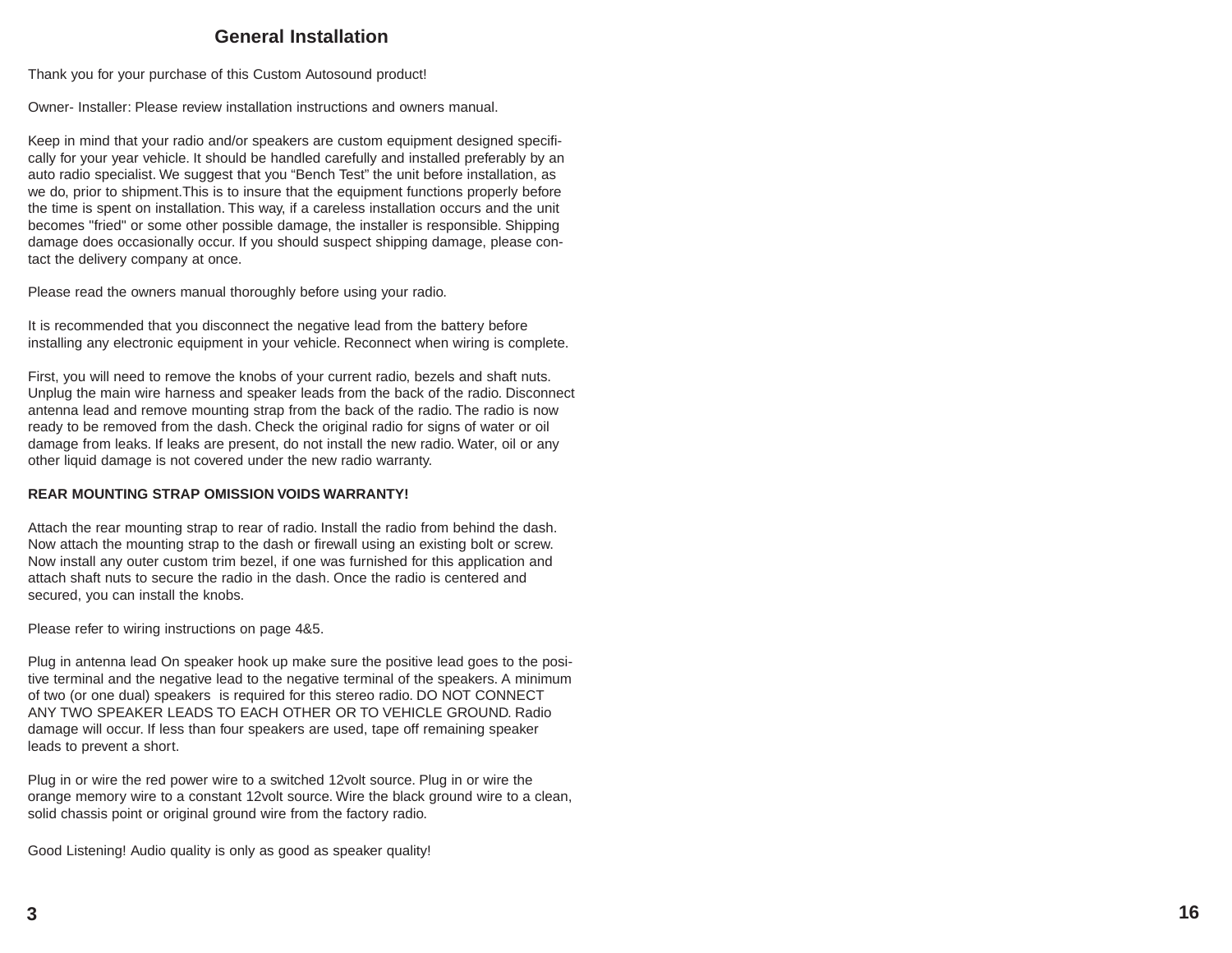# **Radio Specifications**

# **FM Section**

| Frequency Range 87.5-108 MHz                               |
|------------------------------------------------------------|
| Usable Sensitivity  .9dBf $(0.8\mu\text{V}/75\Omega$ mono, |
|                                                            |
|                                                            |

# **AM Section**

| Frequency Range 530-1710KHz |  |  |  |  |  |  |  |  |  |  |
|-----------------------------|--|--|--|--|--|--|--|--|--|--|
| S/N Ratio 62dB              |  |  |  |  |  |  |  |  |  |  |
| Usable Sensitivity 25µV     |  |  |  |  |  |  |  |  |  |  |

# **Audio Section**

| Output Channel 45w RMS X4            |  |
|--------------------------------------|--|
| Output Impedance 4-8 ohm per speaker |  |
| Response 30Hz-18KHz                  |  |

# Maximum Power . . (4x75) 300w Peak THD . . . . . . . . . . . . . . . . . . . . . . . ..5%

IF Frequency . . . . . . . . . . . . .10.7MHZ S/N Ratio . . . . . . . . . . . . . . . . . .60dB Capture Ratio . . . . . . . . . . . . . . .1.5dB Separation . . . . . . . . . . . . . . . . .35dB

# **USB**

File compatibility........MP3/WMA

# **General**

| Power Supply 12VDC Negative Ground      |                    |
|-----------------------------------------|--------------------|
| Speaker impedance 4-8 ohm               |                    |
| Stand-By Current 0.02A                  |                    |
| Fuse Memory (bat) 10 amp                |                    |
| Fuse Accesory (ign) 1 amp               |                    |
| Chassis 200mm(7-3/4")(w) x 50mm(2") (H) |                    |
| ٠                                       | x150mm (5-7/8")(D) |

# **Power and Speaker Connections** (Refer to Wiring Diagram on page 5.)

# **A-Main Power-Red Wire B+**

Connect the RED wire (B+) to an accessory fuse that is switched OFF when the key switch is in the OFF position and is switched ON when the key switch is switched to the ON or accessory position.

# **B-Memory Back-Up-Orange Wire B+**

Connect the orange wire (memory B+) to an accessory fuse that is always ON regardless of the position of the key switch.The lead supplies power to the program memory and the clock circuit when the USA-630 is switched off.(This does not apply to cars with 6volt system)

# **C-Power Antenna (Auto-Antenna) - Yellow Wire**

This wire can be connected to the positive switch terminal of the relay for the auto antenna (if your car is equipped )or to the remote on switch of the amplifier or booster (if equipped). NOTE:DO NOT connect this wire to a negative position or to any device that requires high current Otherwise the radio may fail or become "fried". If your car is not equipped with an auto antenna,leave this wire sealed and do not allow it to short to any other positions.

#### **D - Ground Wire - Black**

Connect the black ground wire to any clean paint and contaminant free area of vehicle chassis.

NOTE: Proper grounding is essential for optimum performance of your radio.

# **E - Speaker Wires**

Connect the speaker wires as shown in Figure 1.

# **Low Level Output (Line Out Jacks) Connection**

The USA-630 is equipped with low level, high impedance outputs. The low level outputs (RCA type Line Out Jack) will not drive speakers. If you are connecting an amplifier or plan on it in the future, it is recommended to use these leads. It makes for a cleaner and easier Installation.

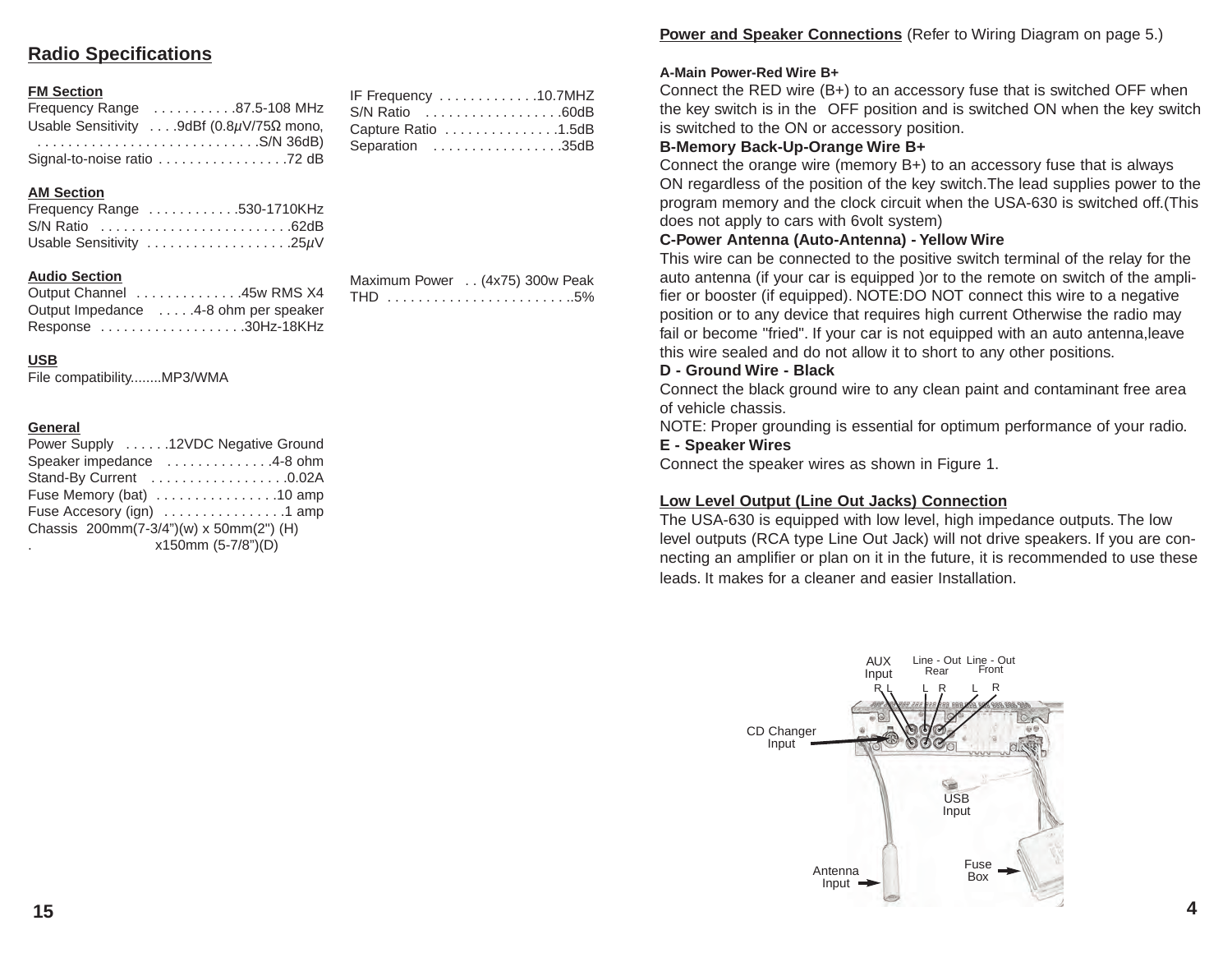

| <b>Problem</b>                                                | Cause                                                                                                                                                                | <b>Solution</b>                                                                                                                                                                                   |
|---------------------------------------------------------------|----------------------------------------------------------------------------------------------------------------------------------------------------------------------|---------------------------------------------------------------------------------------------------------------------------------------------------------------------------------------------------|
| NO Lights, NO Sound                                           | Power Lead: Red Wire not<br>connected or Power not get-<br>ting to radio. Orange wire not on these wires and verify<br>connected or power not get-<br>ting to radio. | Check both fuse's in filter<br>box.Check all connections<br>that radio is getting<br>12Volts on both wires.                                                                                       |
| Lights but No Sound                                           | Power Lead:Orange Wire not Check fuse in filter<br>Connected or power not get- box. Check all connections<br>ting to radio                                           | on this wire and verify that<br>radio is getting 12Volts on<br>this wire                                                                                                                          |
| Lights, Numbers<br>Displayed but No Sound                     | Problem with a speaker or<br>speaker wire                                                                                                                            | Verify all speakers used<br>are 4ohm or greater. Verify<br>that none of the speakers<br>are going to ground.<br>Verify that none of the<br>speaker wires are shorting<br>to themselves or ground. |
| Sound only heard on<br>one side                               | Speaker wires disconnected<br>Balance control set to one<br>side                                                                                                     | Check all connections<br>Adjust balance control to<br>center position                                                                                                                             |
| Noise with Radio<br>Reception                                 | Antenna not fully extended<br>Car underneath Fluorescent<br>lights or power lines.                                                                                   | <b>Extend antenna to full</b><br>length.<br>Back vehicle out of garage<br>and test again                                                                                                          |
| <b>Intermitant Sound or</b><br>Radio Power Cuts in<br>and out | Loose connections or bad<br>ground on radio wiring har-<br>ness. Possible speaker wire<br>short.                                                                     | Verify all connections are<br>good. Secure wire har-<br>ness with tie wraps so it is<br>secure.                                                                                                   |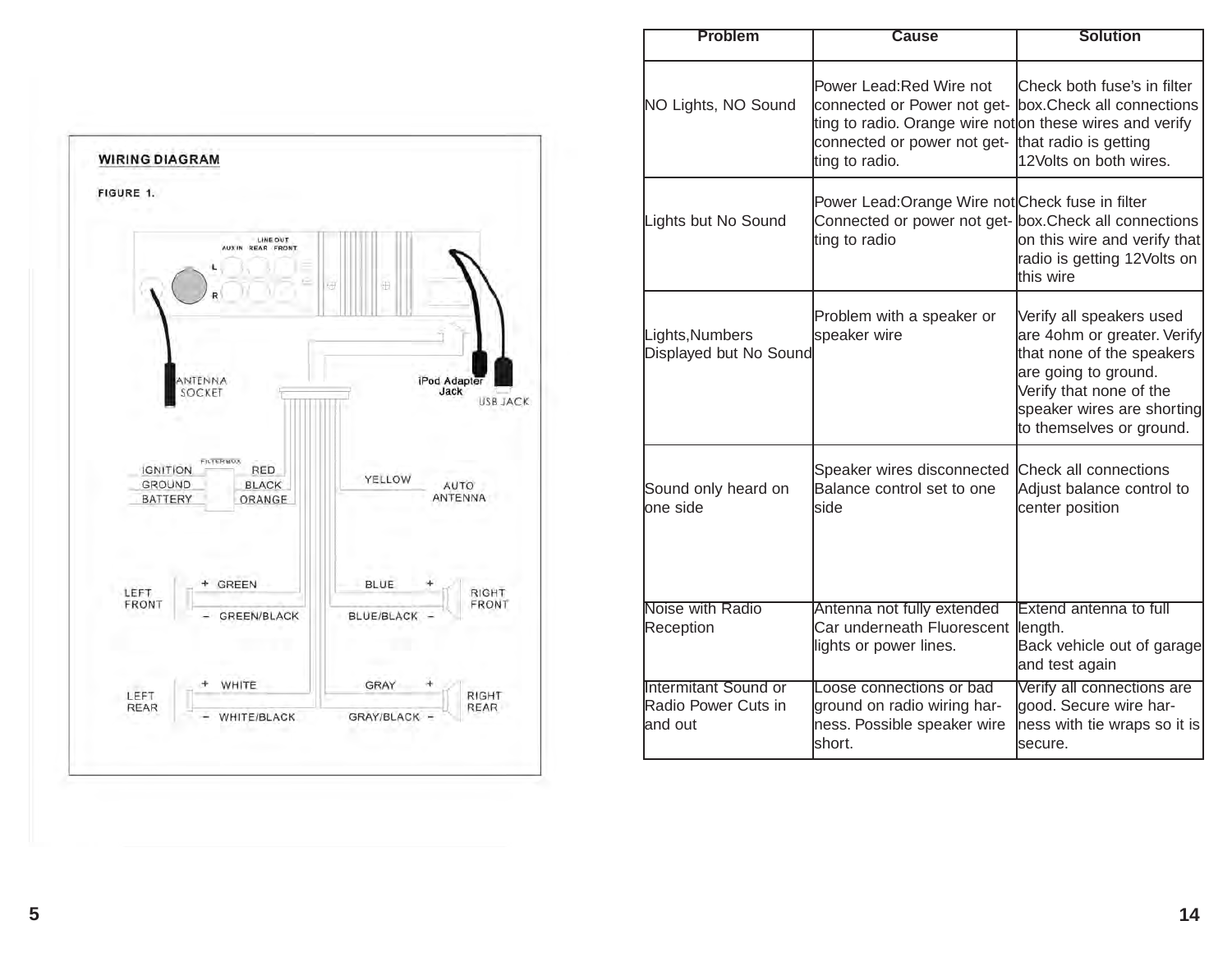#### **Antenna Noise**

A static or crackle heard through the speakers, usually when the car is running, but sometimes present with the ignition off. If a crackling static if present, follow the steps outlined below to confirm the antenna as the source of the noise.

- 1. Start the car engine.
- 2. Switch on the USA-630.
- 3. Adjust the volume so that noise is audible.

4. Reduce volume setting of the car stereo but do not switch it off. If noise decreas es or disappears, the signal is most likely being picked up by the car antenna. If the noise persists after following the steps listed below, proceed to ignition Noise.

#### **Elimination**

1. Test or have tested the antenna lead for any breaks or shorts. Signs of crimping, kinking fraying or rust usually indicates damage to the cable. Replace the

antenna or cable if necessary.

#### **Ignition Noise**

A popping or crackling noise heard through the speakers. The noise will vary as the engine rpm varies. The noise will Only be present with the engine running

#### **Elimination**

1. Install an L.C. Filter Network in the power lead of the USA-630. The filter should be . rated at a minimum of 3 amps.

2. Inspect spark plug and distributor cable for signs of wear or damage. Replace as necessary using resistor cable only. Metal conductor ignition cables increase . static interference.

NOTE: Do not use spark plug or distributor noise filters as these can create more problems than they can solve. They decrease the quality of the spark generated by the spark plugs and they may create more static than they eliminate.

#### **Electrical Noise**

A popping heard when the lights, turn indicators, windshield wipers, cigarette lighter, etc. are switched on indicate a vehicle wiring deficiency. Most occurrences are minor and preset no risk to the stereo system other than the annoyance to the listener. However, severe cases may damage the speakers, minor occurrences can be remedied. A professional must attend to severe occurrences, as they present a threat to not only the stereo system but to the vehicle wiring itself.

#### **Elimination**

- 1. Install an L.C. Filter Network in the power leads of the USA-630. The filter should be rated at a minimum of 3 amps.
- 2. If the noise persists, consult a professional automotive service technician.



- 1 PUSH-POWER ON/OFF -- TURN VOLUME CONTROL MENU SCROLL
- 2. AM/FM1/FM2/FM3 **BAND SELECT** / AF ON EUROPEAN TUNER SETTING
- 3. **MODE** CD / AUX-IN / USB PLAYER / iPOD / RADIO SELECT
- 4. SEEK/MANUAL UP-DOWN TUNING CONTROL / TRACK UP-DOWN / CLOCK ADJUST **PUSH SELECT FUNCTION CONTROL- (LOUDNESS, EQ, RDS ETC.)**
- 5. ID3 / TIME/FREQUENCY RECALL BUTTON
- 6. CD DISC UP / USB FOLDER UP/ RADIO PRE-SET 1
- 7. CD DISC DOWN / USB FOLDER DOWN / RADIO PRE-SET 2
- 8. CD TRACK UP / USB TRACK UP / RADIO PRE-SET 3
- 9. CD TRACK DOWN / USB TRACK DOWN / RADIO PRE-SET 4
- 10. ID3 / FREQUENCY DISPLAY / CLOCK
- 11. USA / EUROPE FREQUENCY CHANGE

#### **Receiver Special Functions**

**1.** Automatic Mono/Stereo(Built-ln)& Stereo Indicator

The built-in Automatic Mono/Stereo (FMO -Frequency Modulation Optimizer) is used to improve stereo FM reception in weak signal areas without manually changing the mode. When the FM station is too weak to receive a clear stereo signal, and noise and interference increases, the USA-630 will change its mode to Mono automatically. When the USA-630 is tuned to a strong FM signal,the Stereo Indicator (fig.4) will appear on the LCD.

#### **2. USA/EURO FREQUENCY SELECTOR**

This feature is used to select how the radio receives signals for either USA or European channel spacing. see fig.2

- (1) Disconnect the main power and the memory power.
- (2) Move the channel space switch to "USA" position.This changes the channel space to 200KHz for FM and 10KHz for AM. Move channel space switch to "EUR" position to change the channel space to 50KHz for FM and 9KHz for AM.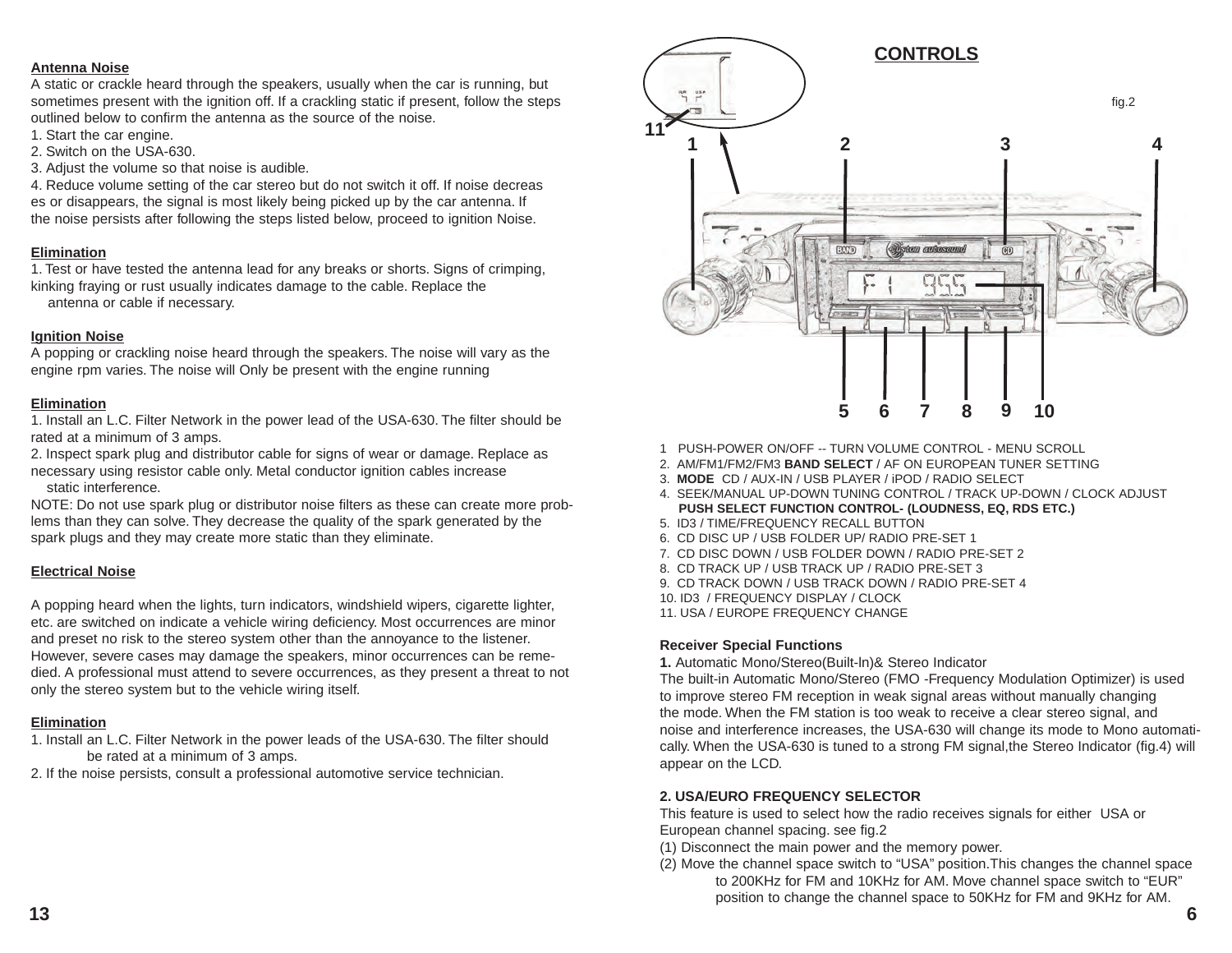#### **Receiver Basic Operation**

- 1. Switch the receiver "ON" by depressing the Power ON/OFF Volume control knob (1).
- 2. Depress the Band Selector( 3) to the desired position. In the AM mode, AM will be visible in the LCD display (10). In the FM mode, one of FM1, FM2 or FM3 will appear on the LCD Display (10).



3. Depress the MODE button (4) to toggle the functions of the radio .Depending on what source you have plugged in the sequence displayed will be : Radio—USB—CDC—AUX iPOD radio. .

# **Radio Station Tuning**

#### **Seek Tuning:**

To tune the receiver a slight turn and release will seek the next available radio station. A clockwise rotation tunes the radio up-wards and counter clockwise tunes the radio downwards.

#### **Manual Tuning:**

To manually tune the receiver a slight turn and hold (the lcd display will show (MANUAL) until the desired station is shown on the display. The tuner will stay in manual mode for 5 seconds unless the tuning knob is turned again. After 5 seconds the tuning will revert to auto seek.

## **RDS Radio mode**

1. Turn radio to an FM station

2. Press and hold the MODE button for 2 seconds to turn TA of or on.

3. Press and HOLD tuning knob (4) for 2 seconds then release to gain access to the Loudness, Digital EQ, and PTY functions. Each press of the tuning knob will advance to the next function, use the volume knob to select PTY function such as News / Affairs / Sports / Info .....etc.

#### **Noise Suppression**

All CAM Systems are designed for maximum electrical noise rejection. In some installations however, electrical noise may affect the quality of sound reproduction. If noise is present after installing the USA-630, identify the source of the noise using the descriptions under Sources Of Electrical Noise. To eliminate the noise follow the procedures described under Elimination of the specific noise source.

# **Noise Suppression**

- **1**-Check all ground connections. Remove paint from painted surfaces to secure a . good electrical ground.
- **2**-Check battery posts. If contacts are corroded or loose, clean and tighten both . terminals.
- **3**-Check battery or add fluid.
- **4**-Check condition of spark plug and distributor leads. Worn or damaged leads will . generate noise than can be very difficult to eliminate.
- **5**-Check installation of factory noise suppressor(s). Verify that the connections are solid. Refer to the vehicles service manual for nose suppressor location or allow a . qualified mechanic to inspect the device(s) for you.
- **6**-(Optional) Some professional installers will install a simple L.C. noise filter even if there is no noise present in the system. This is a simple and relatively inexpensive . device available at your nearest Autosound dealer or electronic supply store. Most . filters designed for car stereos carry a current rating of 3 amps or more. Follow the . manufacturers installation instructions. This filter is installed in the power lines of the . car stereo.

## **Sources Of Electrical Noise**

## **Alternator Noise**

This noise is generally a high pitch whine present with the engine running.The pitch of the whine will vary as engine RPM varies. Alternator noise usually becomes more apparent with an electrical load to the system. Switching the headlights on usually increases the noise.

## **Elimination**

**1.** Install an L.C.noise filter (available from your Autosound dealer or your nearby . electronic or automotive supply store) in the power lines of your USA-630. This filter should be rated at 3 amps minimum.

**2.** Start the car' s engine.switch on the lights (to accentuate the noise) and switch . . on the USA-630. If noise is still present, proceed to step 3.

**3.** Install an alternator noise filter (available from your Autosound dealer or your nearby electronic or automotive supply store). Follow manufacturer' s installation . . instructions.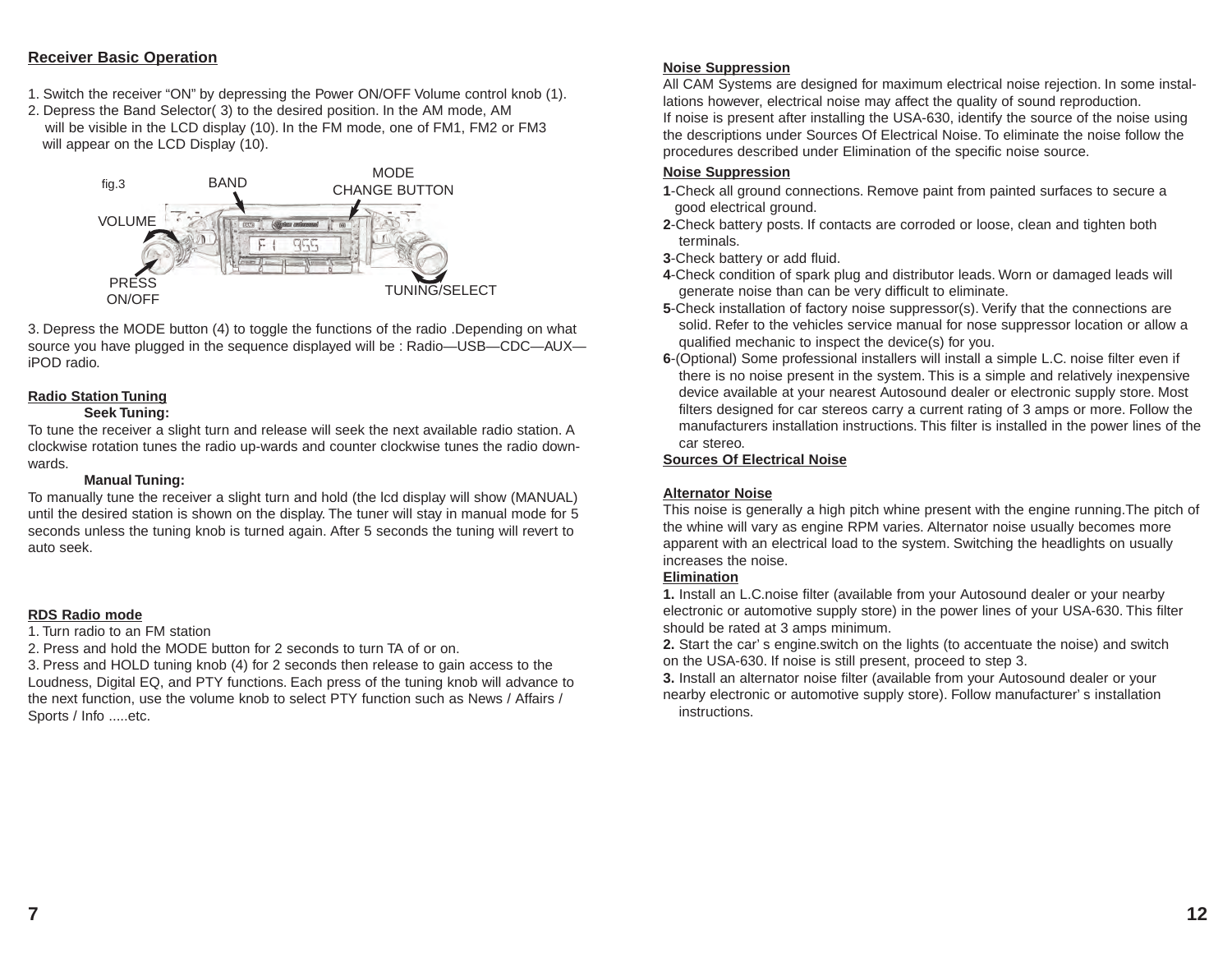## **CD Changer Operation**

This radio is only compatible with the Custom Autosound USA-CD10 10 disc changer.

**1.** With CD magazine in place in changer, press the CD button (3) Until CDC is displayed on the LCD.

**2.** To select a disc press CD up (6) or CD down (7) until the desired disc number is shown on the LCD display (10).

**3.** To fast forward through a track, press button (8) track up and hold. Release when you reach the desired section.

**4.** To fast rewind through a track, press button (9) track down and hold. Release when you reach the desired section.

**5.** To skip to the next track, turn knob (4) clockwise . To go to the previous track, turn knob (4) counter clockwise.

**6.** To change the mode to another source, press the CD button until the desired source is shown on the LCD display (10).

#### **USB Player**

The USB decoder is compatible with **MP3** (MPEG Audio Layer-3) and **WMA** (Windows Media Audio) files. It is preferable to set up your flash drive/thumb drive with a folder system. This way you can advance to another set of songs (folder) by pressing the disc up or disc down buttons. Similar to having multiple disc in a CD changer.

**1**. Insert your flash drive/thumb drive into the USB jack (located on 18" extension from the back of radio).

**2.** Press the CD button until USB PLAY is displayed on the screen. The radio will automatically start playing your files starting with the first file on the flash drive.

**3.** To change songs use the track up or track down buttons (8)(9). Use the disc up disc down buttons (6)(7) to change folders if your drive is set up with folders.

**4.** To view the MP3/WMA song ID-3 information press the Menu button (5). The display will change from (TIME---FILE NAME--- ARTIST---ALBUM). If there is no ID-3 information in the file the display will say NO ID3.

Note: The folder name or number does not appear on the LCD Display. Track numbers for songs in the folder are determined by the order in which they were recorded to the flash drive.

The player will not play MP4 or files with copy protection.

| DR Men Pprotes Jolk 1980<br>해                               | D : (B) J best B Mas (TIT) |                  |           |
|-------------------------------------------------------------|----------------------------|------------------|-----------|
| (E) C@houremits and Settings(reger) Dealiboal (Thursdations |                            |                  | $ 0.5$ as |
| Nicald Nile-Tasks<br>181<br><b>CONTRACTOR</b>               | CDG1                       | come             |           |
| POM-HO                                                      | com                        | 3284             |           |
| <b>Tichen Elgens</b>                                        | csid                       | cos              |           |
|                                                             | CBIL!                      | COOL             |           |
|                                                             | CDIN                       | CDH <sub>D</sub> |           |
| $-1.000$                                                    |                            |                  |           |
|                                                             |                            |                  |           |
|                                                             |                            |                  |           |

CD Disc Track<br>Indicator Number Number

Disc Disc Track Track<br>Up Down Up Down





ID3 File Information

## **Sound Controls**

**Track** UP/Down TURN

Pressing tuning knob (4) will toggle the LCD display in this order - (VOL)-- (BAS)--(TRB)--(BAL L\_R)--(FAD F\_R). If an adjustment is not made or the tuning knob not pressed for 5 seconds the display will revert to regular function.

#### **Adjust Balance** (Left to

Right) 1. Press tuning knob (4) until the display shows BAL L-R. 2. Rotate volume control knob (1) to adjust the speaker balance from left to right.



The display will read from 10L to 10R or L--R if set in the middle. Adjust the bal-PRESS ance until you can hear speakers evenly from both sides.

#### **Adjust Fader** (Front to

Rear) in 4 speaker system 1. Press tuning knob (4) until the display shows FAD F--R. 2. Rotate the volume control knob (4) to adjust the sound from front to rear. The dis-



play will read 10F to 10R or F--R if set in the middle. Adjust balance until you can hear speakers evenly from front and rear.

#### **Adjust Bass**

1. Press tuning knob (4) until the display shows BAS. 2. Rotate volume control knob (1) clockwise to increase bass and counter clockwise to



level that is to high may cause distortion from your speakers.

#### **Adjust Treble**

1. Press tuning knob (4) until the display shows TRB. 2. Rotate volume control knob (1) clockwise to increase treble and counter clockwise to decrease. Be aware that a tre-TURN

ble level that is to high may cause distortion.

#### **Loudness Compensation**

1. Press and HOLD tuning knob (4) for 2 seconds then release.

2. Short press repeatedly until LOUDNESS shows on the display. Rotate the volume knob to turn loudness on or off. If loudness is on it will show LOUD on the right side of the LCD display. Loudness is for lower volume listening it will boost bass and treble. If you are playing the radio at very high volume it could cause some distortion. In that case turn off the loudness function

PRESS

PRESS